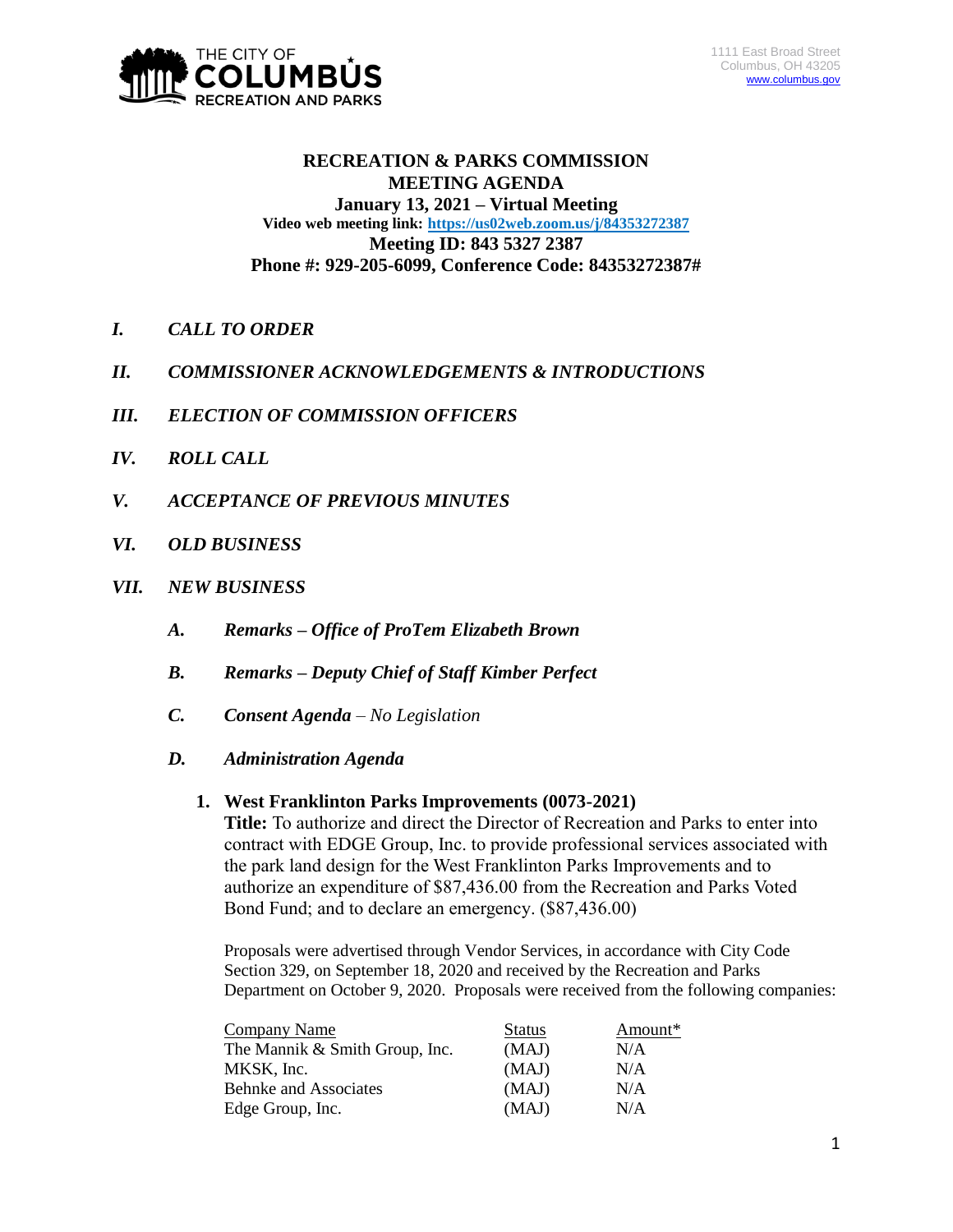

| Designing Local LLC | (MAJ) | N/A |
|---------------------|-------|-----|
| POD Design          | (MAJ) | N/A |
| Implement           | (MAJ) | N/A |
| <b>REALM</b> Design | (MAJ) | N/A |

\*Note, design contracts are quality based selections and not based on price. Costs were not requested nor are they part of this evaluation.

In accordance with City Code, a selection team evaluated the proposals, conducted short list interviews, and recommended EDGE Group, Inc. be selected to perform the work. The firm was chosen based on their referenced projects, experience, qualifications, availability, timeline, and project approach.

## **2. Confluence Village Park—Construction Contract (0074-2021)**

**Title:** To authorize the Director of Recreation and Parks to enter into contract with George J. Igel & Company, Inc. for the construction of Confluence Village Park; to authorize an expenditure of \$1,222,200.73 for the construction contract and city inspection services from the Recreation and Parks Voted Bond Fund; and to declare an emergency. (\$1,222,200.73)

Proposals were advertised through Vendor Services, in accordance with City Code Section 329, on November 23, 2020 and received by the Recreation and Parks Department on December 14, 2020. Proposals were received from the following companies:

| Company                              | <b>Status</b> | Amount         |
|--------------------------------------|---------------|----------------|
| <b>Complete General Construction</b> | <b>MAJ</b>    | \$977,983.17   |
| <b>Facemyer Company</b>              | <b>MBE</b>    | \$1,166,166.20 |
| Kokosing Construction Co.            | <b>MAJ</b>    | \$1,025,941.88 |
| George J. Igel Co.                   | <b>MAJ</b>    | \$940,155.73   |

After reviewing the bids that were submitted, it was determine that George J. Igel was the lowest and most responsive bidder.

George J. Igel & Company and all proposed subcontractors have met code requirements with respect to prequalification, pursuant to relevant sections of Columbus City Code Chapter 329.

## **3. Indian Mound (Scioto Southland) Professional Services Contract Modification (0075-2021)**

**Title:** To authorize the Director of the Recreation and Parks Department to modify an existing contract with Hardline Design Company (ord. 1886-2019, PO004191) to provide professional services associated with the Indian Mound Renovations; to authorize a transfer of \$53,482.80 from the contract with Gutknecht Construction (Ord. 1887-2019, PO121913 & PO192894); and to declare an emergency. (\$53,482.80)

Proposals were originally advertised through Vendor Services, in accordance with City Code Section 329, and received by the Recreation and Parks Department on November 8,